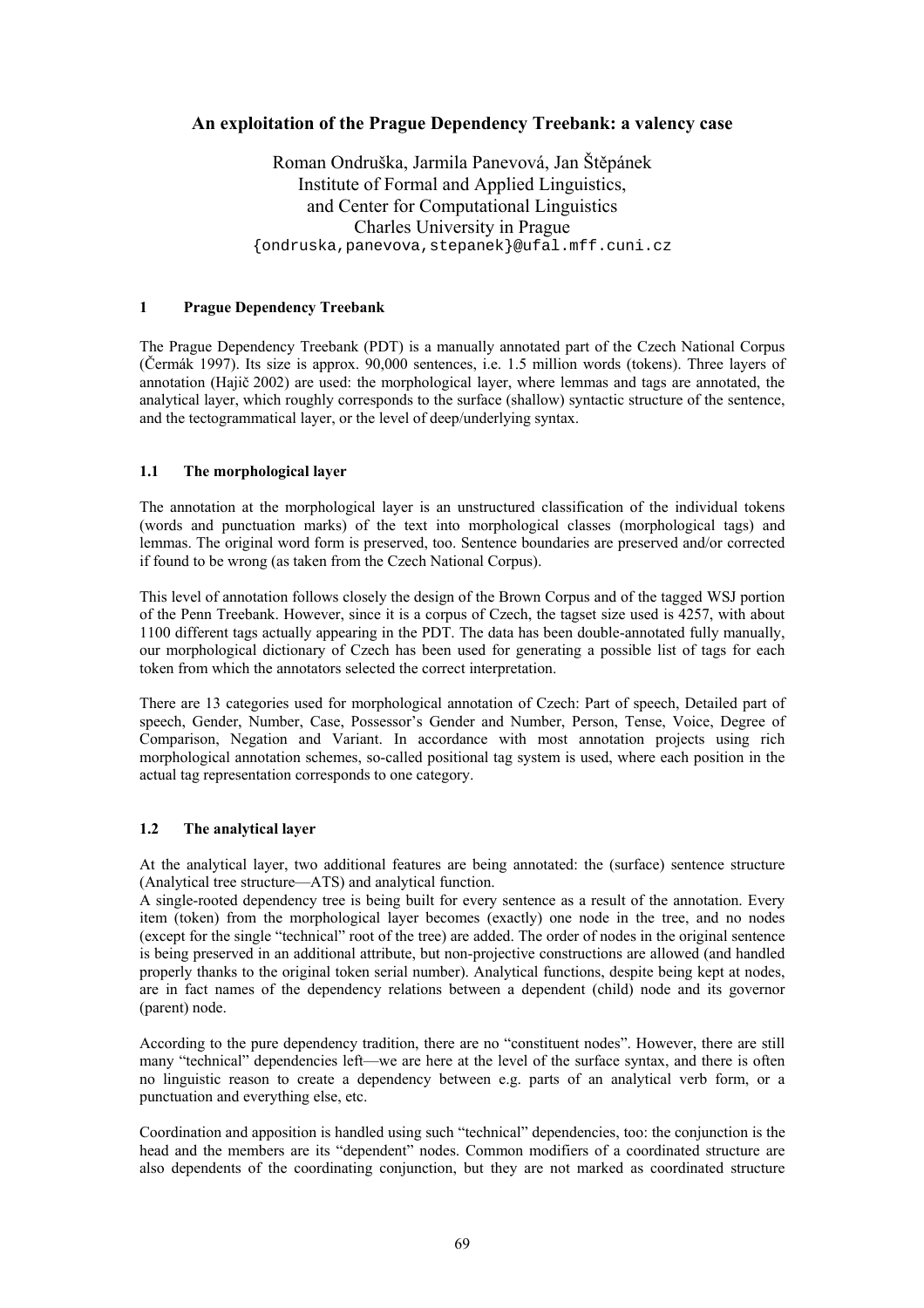members. This additional "coordinated structure member" markup (Co, Ap as suffixes added to analytical functions) gives an added flexibility for handling such constructions.

Ellipsis is not annotated at this level (no traces, no empty nodes etc.), but a special analytical function (ExD) is used at nodes that are lacking their governor, even though they (technically) do have a governor node in the annotation.

There are 24 analytical functions used, such as Sb (Subject), Obj (Object, regardless of whether direct, indirect, etc.), Adv (Adverbial, regardless of type), Pred (Predicate), Pnom (Nominal part of a verbalnominal predicate), Atr (Attribute in noun phrases), Atv, AtvV (Verbal attribute / Complement), AuxV (auxiliary verb—similarly for many other auxiliary-type words, such as prepositions (AuxP), subordinating conjunctions (AuxC), etc.), Coord, Apos (coordination/apposition "head"), etc.

### **1.3 The tectogrammatical layer**

The tectogrammatical layer is the most elaborated, complicated but also the most theoretically based layer of syntactic-semantic (or "deep syntactic") representation.

The tectogrammatical layer goes beyond the surface structure of the sentence, replacing notions such as "subject" and "object" by notions like "actor", "patient", "addressee" etc. The representation relies still upon the language structure itself rather than on world knowledge. Only autosemantic words correspond to nodes in the tectogrammatical tree. Dependencies between nodes represent the relations between the (autosemantic) words in a sentence. The dependencies are labeled by functors, which describe the dependency relations. Every sentence is thus represented as a dependency tree, the nodes of which are autosemantic words, and the (labeled) edges name the dependencies between a dependent and its governor.

Ellipsis is being resolved at this layer. Insertion of (surface-)deleted nodes is driven by the notion of valency and completeness (albeit not in its mathematical sense): if a word is deemed to be used in a context in which some of its valency frames applies, then all the frame's obligatory slots are "filled" (using regular dependency relations between nodes) by either existing nodes or by newly created nodes, and these nodes are annotated accordingly. Textual ellipsis (often found in coordination, direct speech etc.) is resolved by creating a new node and copying all relevant information from its origin, keeping the reference as well.

Many nodes found at the morphological and analytical layers disappear (such as function words, prepositions, subordinate conjunctions, etc.). The information carried by the deleted nodes is not lost, of course: the relevant attributes of the autosemantic nodes they belong to now contain enough information (at least theoretically) to reconstruct them, because every node of the tree is furthermore annotated by a set of grammatical features that enables to fully capture the meaning of the sentence.

The volume of data annotated on the first two layers can be considered large enough for providing of particular linguistic studies. Therefore we have tried to exploit the data stored here for the studies of verbal valency. Valency is a phenomenon connected with lexical item (not only with a predicate function of a verb), therefore verbs as heads of subtrees corresponding to embedded clauses must be taken into consideration, too (see below, Sect. 3).

## **2 Searching in PDT**

One of the main treebank exploitation is the extraction of linguistic information. For this purpose we use two software tools originally developed for searching through the Prague Dependency Treebank— NetGraph and BTred.

#### **2.1 Searching tools**

NetGraph (Mírovský, Ondruška, Průša 2002) is a user-friendly searching tool suitable for nonprogrammers. It offers a straight and easy to learn graphically oriented query language. In addition, the user and the corpus need not to share the same Internet node.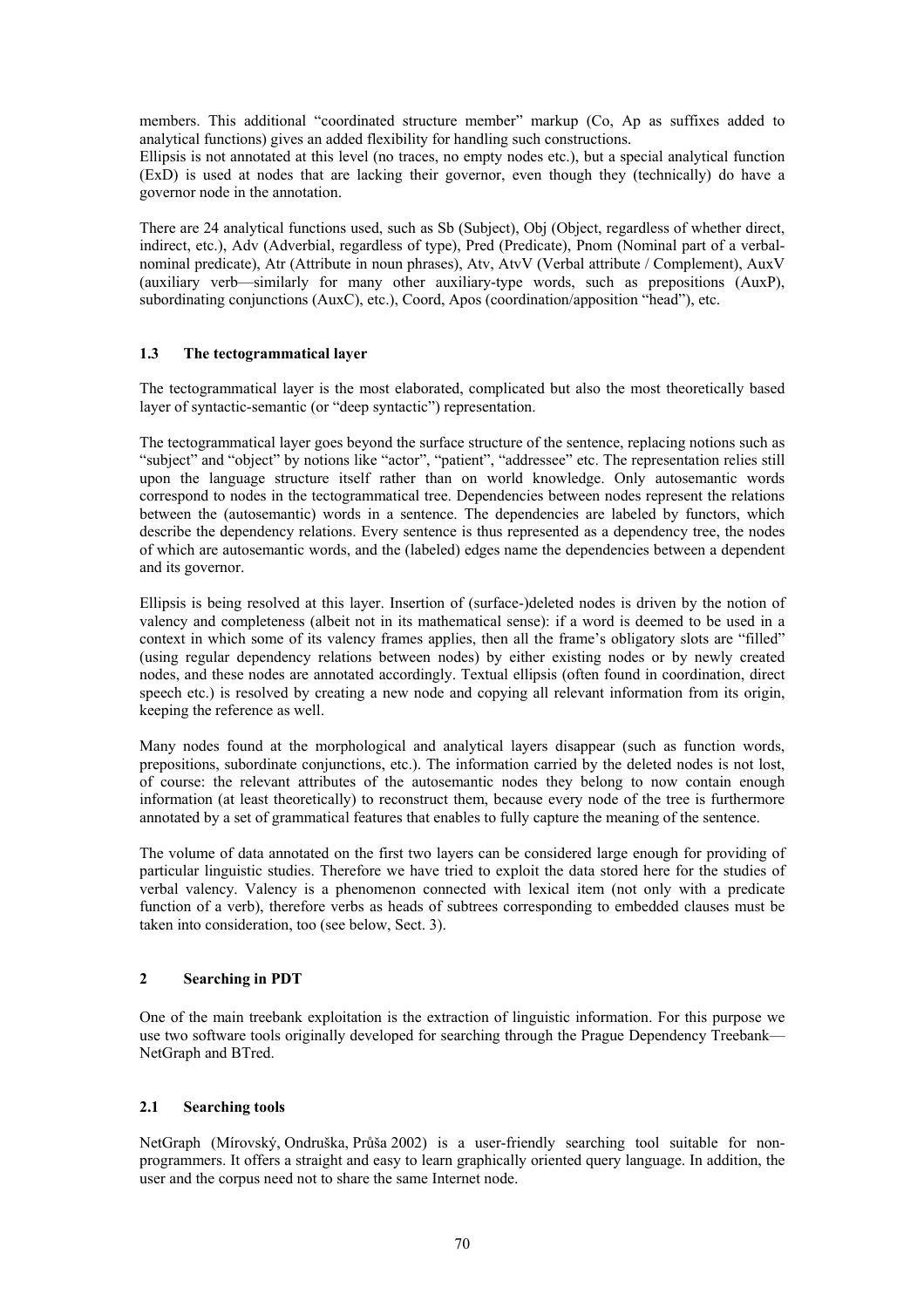BTred is a command-line, macro-oriented engine suitable for situations where NetGraph query language is insufficient. On the other hand, its users must be able to define searching query algorithmically in a general programming language.

The result of searching is a set of trees matching the query ready for human or automatic processing. We will not study a query language in its complexity here. Instead, we will concentrate on subtree isomorphism problem (problem of tree inclusion), which is the key part of query defining and processing. In the following more formal part we put several definitions and theorems.

### **2.2 Formalization of searching**

We start with the definition of a rooted tree in the standard meaning.

### **Def. 1** *Rooted tree*

 $T = (V, E, root)$ 

- *V* … set of nodes (vertices), *root*  $\in V$
- *E* … binary relation on *V*, where:
	- 1) There is no  $v \in V$  :  $(v, root) \in E$
	- 2)  $\forall v \in V \exists! u \in V : v \neq root \rightarrow (u, v) \in E$
	- 3) Each node is reachable from *root*, i.e.,  $\forall v \in V$ : (*root*, *v*)  $\in$  reflexive-transitiveclosure(*E*)

Since we only consider rooted trees we use term *tree* in the same meaning below.

A node *u* is the *parent* of a node *v* iff  $(u, v) \in E$ . The node *v* is then a *child* of the node *u*. We say that  $(u, v)$  is an *edge*. In addition, a node *v* is a *descendant* of a node *u* iff  $(u, v) \in$  transitive-closure(*E*). The node *u* is then an *ancestor* of the node *v*.

Dealing with treebanks, we generally consider labeled trees. However, for the following definitions labels are not the key notion, thus we just put a syntactical definition of *match* function, which compares labels of two nodes in some way.

*label*:  $V \rightarrow$  set of labels—typically regular expressions for queries and plain text for target trees *match*(*u*, *v*) = true iff *label*(*u*)  $\approx$  *label*(*v*), false otherwise

A formalization of an intuitive conception of inclusion follows.

**Def. 2** Tree *Q* is *path-included* in tree *T* iff  $\exists f: V(Q) \rightarrow V(T)$ , where:

- 1)  $f(u) = f(v) \leftrightarrow u = v$
- 2)  $\forall v \in V(Q)$  : *match*(*v*, *f*(*v*)) = true
- 3)  $(u, v) \in E(Q) \leftrightarrow (f(u), f(v)) \in E(T)$

**Theorem 1** The problem of tree path inclusion is solvable effectively in polynomial time. (Matula 1968)

Another definition, which allows more flexible matching, follows.

**Def. 3** Tree *Q* is *included* in tree *T* iff  $\exists f: V(Q) \rightarrow V(T)$ , where:

- 1)  $f(u) = f(v) \leftrightarrow u = v$
- 2)  $\forall v \in V(Q)$  : *match*(*v*, *f*(*v*)) = true
- 3)  $\forall u, v \in V(O) : u$  is an ancestor of *v* in *Q* iff  $f(u)$  is an ancestor of  $f(v)$  in *T*

**Theorem 2** The problem of tree inclusion is NP-complete. (Kilpeläinen, Mannila 1991)

In reaction to this negative result we introduce another type of inclusion below. It also enables "flexible" queries and is still effectively solvable.

We define the operation *EXPAND*, which replaces an edge with a linear chain of nodes. New nodes have empty labels.

**Def. 4** Operation *EXPAND*(*T*,  $(u, v)$ , *n*) *T* … tree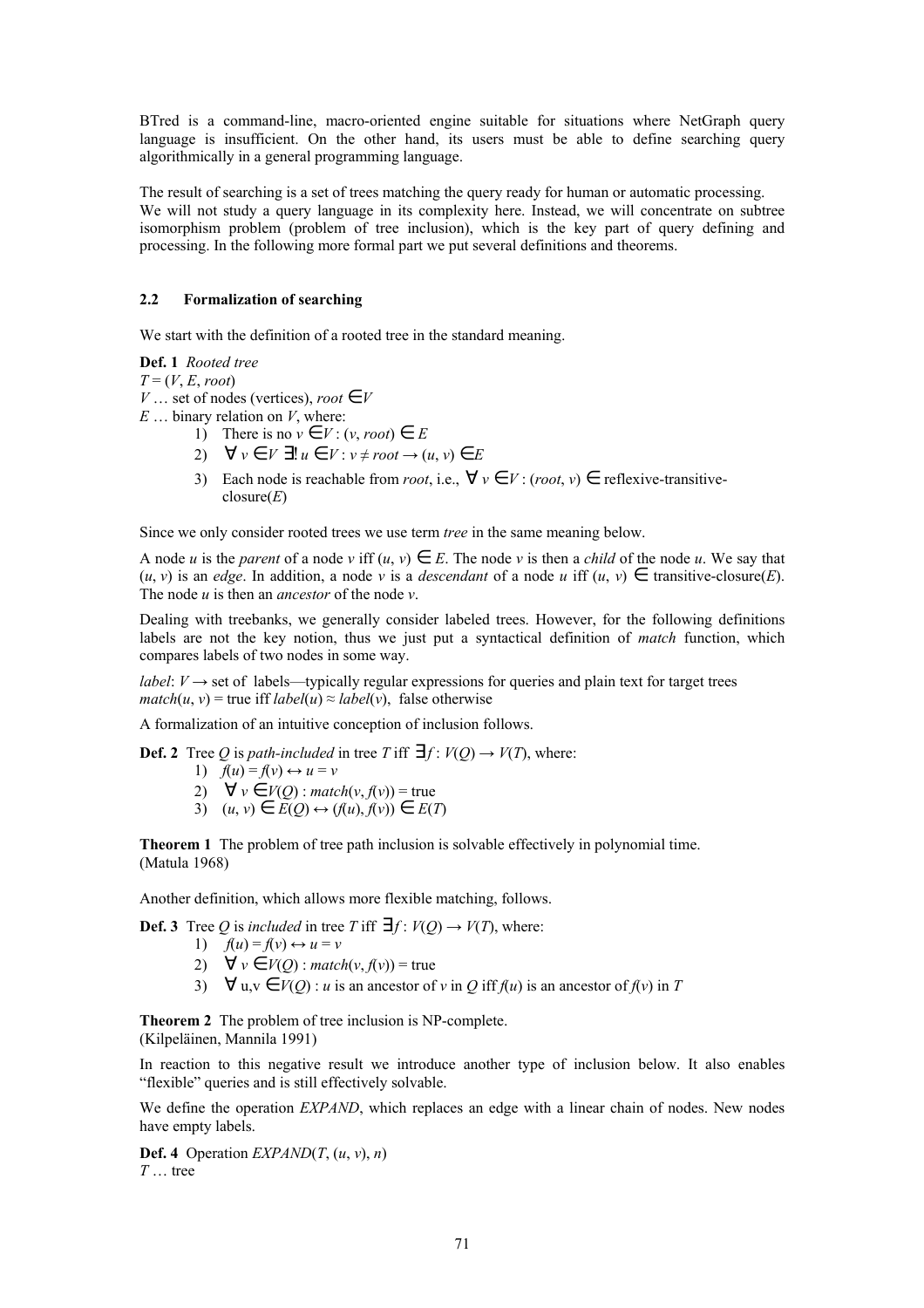$(u, v) \in E(T)$  $n \in \mathbb{N}_0$  ... degree of expansion For informal definition see Fig.1.



Figure 1: *EXPAND* of degree two.

We add the concept of a *transitive edge* to the tree definition. Simply, for each edge we specify whether it is a transitive edge. Transitive edges have different semantics in queries.

*transitive*:  $E \rightarrow$ {true, false}

**Def. 5** A tree  $T_1$  is an *expansion* of a tree  $T_2$  iff  $T_1$  and  $T_2$  are isomorphic after performing *EXPAND* of some degree to each transitive edge of  $T_2$ .

**Def. 6** A tree *Q* is *transitive path-included* in a tree *T* iff some expansion of *Q* is path-included in *T*.

**Theorem 3** The problem of tree transitive path inclusion is solvable in polynomial time. We present a modification of the algorithm for the path inclusion problem. See (Chunk 1987).

**Algorithm 1** Transitive path inclusion.

**Input:** Trees  $Q = (V, E, root_0)$  and  $T = (W, F, root_T)$ .

**Output:** The nodes *w* of *T* such that there is a transitive path inclusion that maps  $root_0$  to *w*.

|     | 1. for $w := 1, , n$ do                                                               |
|-----|---------------------------------------------------------------------------------------|
| 2.  | Let $w_1, \ldots, w_l$ be the children of w.                                          |
| 3.  | for $v := 1, , m$ do                                                                  |
| 4.  | $a(v, w) :=$ false:                                                                   |
| 5.  | Let $v_1, \ldots, v_k$ be the children of v;                                          |
| 6.  | Let $G = (X \cup Y, E)$ , where                                                       |
|     | $X = \{v_1, \ldots, v_k\}, Y = \{w_1, \ldots, w_l\},$ and                             |
|     | $E = \{(x, y)   x \in X, y \in Y, a(x, y) = true\} \cup \{(x, y)   x \in X, y \in Y,$ |
|     | <i>transitive</i> $(v, x)$ = true, $s(x, y)$ = <b>true</b> };                         |
| 7.  | <b>if</b> match(v, w) and the size of a maximum matching of G is k then               |
| 8.  | $a(v, w) :=$ true;                                                                    |
| 9.  | fi:                                                                                   |
| 10. | $s(v, w) := a(v, w)$ or $s(v, w_1)$ or  or $s(v, w_1)$ ;                              |
| 11. | od:                                                                                   |
| 12. | if $a(root_O, w)$ = true then                                                         |
| 13. | output $w$ ;                                                                          |
| 14. | fi:                                                                                   |
|     | $15.$ od;                                                                             |

The algorithm goes through nodes of *T* bottom-up (line 1) and in each step through nodes of *Q* bottomup (line 3). The results are stored in two Boolean arrays *a*, *s*:  $V \times W \rightarrow$  {true, false}. The value of  $a(u, v)$  is true if *u* can be mapped to *v*, false otherwise. The value of  $s(u, v)$  is true if *u* can be mapped to *v* or to its descendants, false otherwise. A transitive path inclusion is found if  $a(root<sub>Q</sub>, w)$  is true for some *w* (line 12).

The algorithm efficiency mainly depends on the efficiency of finding *maximum matching* in bipartite graphs (line 7). This problem can be solved in polynomial time with an algorithm by Hopcroft and Karp (Hopcroft, Karp 1973).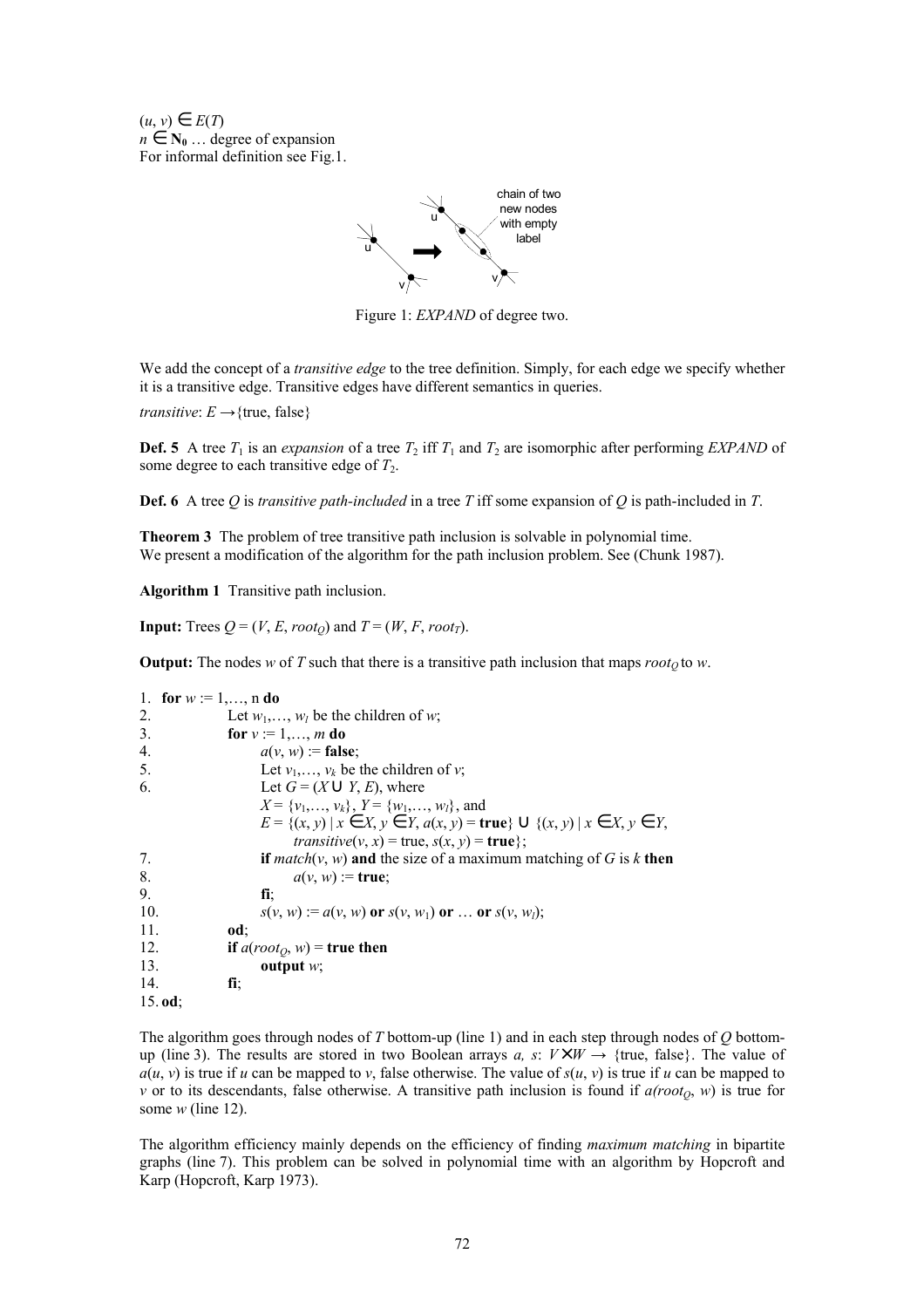## **2.3 Positions of Objects at analytical layer**

Object is a modifying sentence member. It is governed by a verb (i.e. the verb determines the case form of its Obj), or by an adjective. As Obj all kinds of objects (direct, indirect as well as second object) are denoted. Being governed by its head, the object differs from Adv, the form of which is not determined by its head. The problems of verbal and adjectival government ('rection') are complicated to such an extent that even the information on these constructions in their individual entries contained in the Dictionary of Standard Czech often do not satisfy needs of annotators.



Table 1: Typical position of Object at Analytical layer of PDT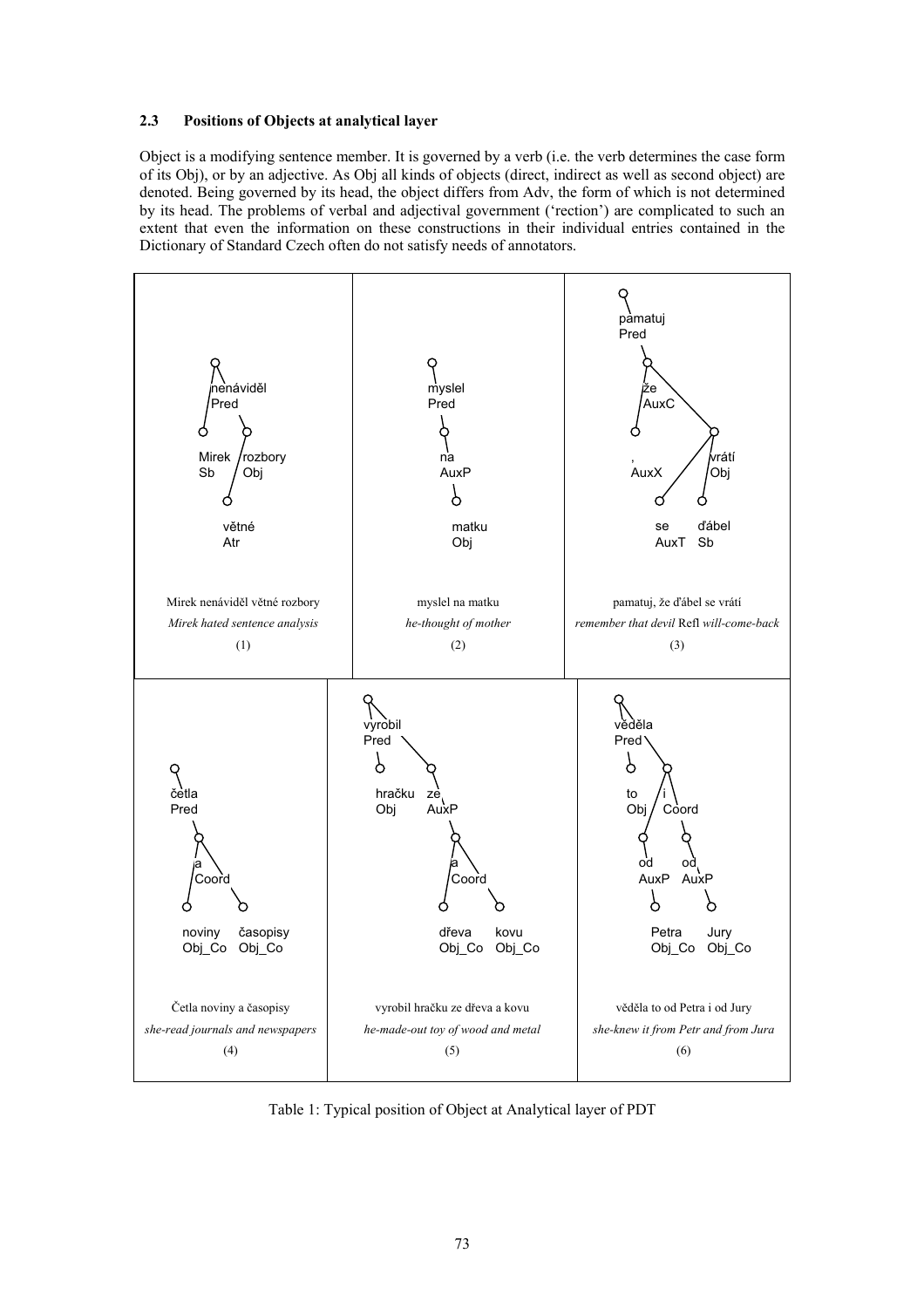There are typical positions of Object in analytical trees in Table 1:

- (1) Object depending directly on a verb.
- (2) Object depending on a verb through a preposition.
- (3) Object expressed by a clause.
- (4) Objects in coordination depending on a verb.
- (5) Objects in coordination depending on a verb through a common preposition.
- (6) Objects with prepositions in coordination depending on a verb.

For a more complete description of Object and its positions in PDT see (Hajič et al. 1999).

## **3 An exploitation of ATS for the studies of AF Object**

In the theory of valency (see e.g. Panevová 1974-75, 1994) used for PDT five types of participants (arguments) always enter the valency frame of a particular verbal item as well as verbal modifications which are semantically obligatory for this verbal lexeme (e.g. *vrátit se někam* [to return somewhere], *položit něco někam* [to put something somewhere]). For an exploitation of ATS for the determined reason we must leave aside the class of "free" modifiers filling the valency slots, because on the shallow (ATS) layer they are labeled by the analytical function (AF) Adv**(**erbial). We must concentrate here on the sentence members which are governed by their respective heads (while the form of adverbials is not governed, they are semantically subordinated). ATS contains the information about government type subordination through the AF Obj(ect). The annotators assigned this function to all types of objects (direct, indirect and the other types of governed members having the following tectogrammatical counterparts (TC in further): Pat(ient), Addr(essee), Eff(ect), and Orig(in)). We are convinced that such subtrees (verb at any position in the sentence and its children labeled as Objects) selected from PDT will represent the core of the verbal valency phenomenon. We shall concentrate our attention also on the formal (morphemic) expressions of Obj nodes (it means their case or a preposition with a case). $<sup>1</sup>$ </sup>

The result of search procedures (see Sect. 2) consists of 4,369 different verbal lemmas. They were subdivided into three sets:

- (a) verbs occurring with a single Obj
- (b) verbs occurring with two Obj's
- (c) verbs occurring with three Obj's<sup>[2](#page-5-1)</sup>

 $\overline{a}$ 

As to the set (a), verbs with single Obj, the situation seems to be very simple. The occurrence of the single object (Obj) with a verb corresponds to its tectogrammatical function Patient by definition (see Panevová 1974-75, Sgall, Hajičová, Panevová 1986). This group (containing 3,640 lemmas) was not therefore taken in consideration for this moment. The sets (b) and (c), on the contrary, propose an interesting and rich enough basis for further studies on verbal valency.

Within sets (b) and (c) we provided several subclassifications, most challenging from them we want to discuss here:

- (i) Lemmas (separately for the sets (b) and (c)) were ordered according to their frequency. The verb *považovat* [to consider] with the frame [4]  $[za + 4]$  was the most frequent (294) occurrences) within the group (b). 211 lemmas were met in more than five occurrences.
- (ii) The verbs from the set (b) sharing the same valency frame were combined in one class. We received 104 different verbal frames.

<span id="page-5-0"></span><sup>&</sup>lt;sup>1</sup>For the purpose of this paper the verbal frame is understood here as a combination of morphemic forms of particular objects (connected with a particular verbal item). The following notation is used here: when "lemma x" is connected e.g. with a valency frame [3]  $[k + 3]$ , it has one Obj expressed by Dative case and other expressed by a prepositional construction (prepositional case) *k/ke/ku* connected with Dative case.

<span id="page-5-1"></span><sup>&</sup>lt;sup>2</sup>The group (c), as to the number of representatives, does not seem to be interesting for a detailed analysis just now. On the other hand, the absence of verbs with (theoretically possible) four objects and low frequency of verbs with three objects reflect the situation in the system of language.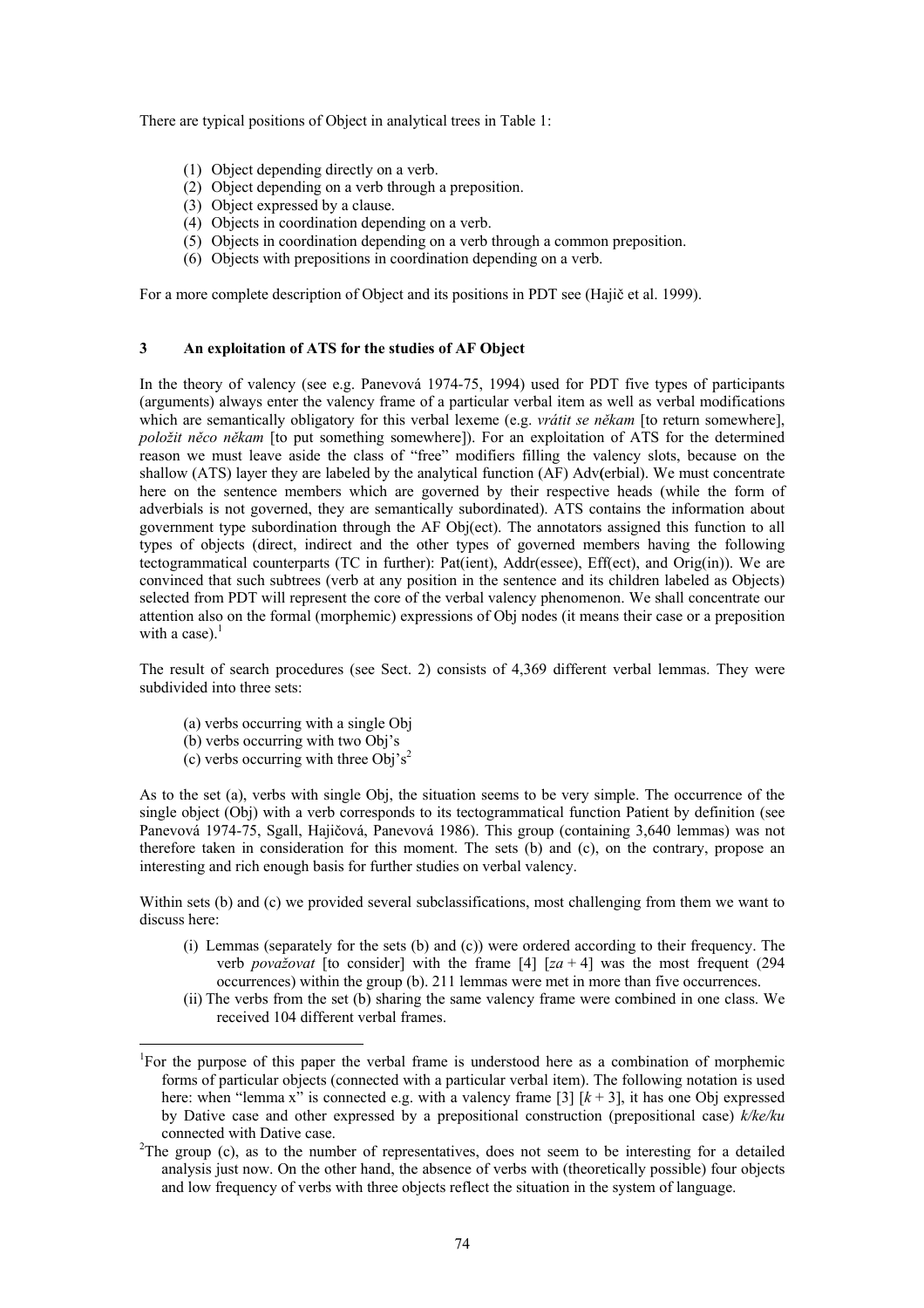(iii) Verbal lemmas having more than one valency frame were classified according to the number of frames.

### **4 Preliminary results concerning mapping AF Object to its TC**

Some particular conclusions and proposals for further studies can be done on the basis of these classifications.

### **4.1 Verbs with three Objects**

Though the number of verbs belonging to the class (c), verbs with three objects, is very small (31 lemmas), we can state at least the following observations: 25 of them occur also in the group (b), two objects group, two lemmas from (c) occur in the group (b) in its aspectual counterpart (*udělit* in (c), *udělovat* [to award] in (b), *vyplácet* in (c), *vyplatit* [to pay out] in (b); there are three verbs (*oplatit* [to pay back], *vypracovat* [to work out] and *vyúčtovat* [to charge]), which occurred in our material from PDT only with three objects (the verb *mít* [to have] demonstrates a specific question connected with its usage in idiomatic collocations. In principle, the verbs occurring with three Obj's occur in the class of verbs with two Obj's; this fact can be explained in two ways:

(a) one of three Obj's is not obligatory, but only optional with a particular item (e.g. *zvýšit něco (o něco)* [to raise st. (by st.)[\]3](#page-6-0) *, rozšířit něco (o něco)* [to extend st. (by st.)] *, vybrat něco (někomu)* [to choose st. (for sb.)]*, uznat něco (někomu)* [to recognize (sb.'s) st.]).

(b) one of the obligatory objects (participants) is missing in the occurrence in the group (b), because it is either omittable on the surface (e.g. *dlužit (někomu) (něco)* [to owe (st.) (to sb.)]*, jednat (o něčem/o někom) (s někým)* [to negotiate (with sb.) (about st./sb.)]*, rozdat něco (někomu)* [to distribute st. (to sb.)]*, prodat něco (někomu)* [to sell st. (to sb.)]), or because it is known from the context and can be easily inserted (e.g. *opatřit něco (někomu)* [to provide st. (for sb.)]*, slibovat něco (někomu)* [to promise st. (to sb.)]).

## **4.2 Verbs with two Objects**

The results of the classification (ii) fulfilled our presupposition: The verbs sharing the same valency frame often constitute a semantically homogeneous groups. We shall demonstrate this fact by several examples and by several counterexamples. The group of so-called verbs of control (see Panevová, 1996, and sources quoted there), where the Obj in Dative (with TC Addressee) functions as possible controller (for the subject of the expression functioning as the other Obj), contains 40 verbs (with 173 occurrences); they have the frame [3] [Inf(initive)]. The verbs of control enter also the group where the realization of their other frame is present (20 verbs with 57 occurrences) with the frame [3] [Clause:  $abv$ <sup>1</sup>.<sup>4</sup>

The verbs with the frame [4]  $[od + 2]$  (50 verbs with 182 occurrences) also represent a relatively homogeneous group with Patient (in Accusative) and Origin (in prepositional case *od* + Genitive), e.g. *koupit* [to buy], *obdržet* [to receive/obtain], *získat* [to obtain], *žádat* [to ask], *půjčit si* [to borrow]. The verbs of saying and speaking (verba dicendi and sentiendi) were subdivided in our material into several groups according to their valency. The frame  $\lceil a+6 \rceil |s+7 \rceil$  is represented by 13 verbs (48 occurrences), e.g. *bavit se* [to talk], *diskutovat* [to discuss], *polemizovat* [to argue], *hovořit* [to tell], *jednat* [to negotiate]; the frame  $\lceil \frac{1}{3} \rceil$  is shared by nine verbs (with 17 occurrences), e.g. *vyprávět* [to tell], *vykládat* [to explain], *povědět* [to tell]. The group with the frame [4] [*o* + 6] (with TC primarily

 $\overline{a}$ 

<span id="page-6-0"></span><sup>&</sup>lt;sup>3</sup>Parenthesis are used here to indicate an optional participant.

st.  $=$  something; sb.  $=$  somebody

<span id="page-6-1"></span>With the propositional kind of Obj (Clause), the primary conjunction connecting the head and embedded predication is shown in the valency frame. The phenomenon of control is reflected also in other groups within the classification (ii), e.g. in the frame  $[4]$  [Inf] (14 verbs with 68 occurrences) and [4] [Clause: *aby*] (24 verbs with 105 occurrences). In the latter the control (coreference of arguments between governing and embedded predications) is not realized in their every occurrence, because their control abilities are only optional.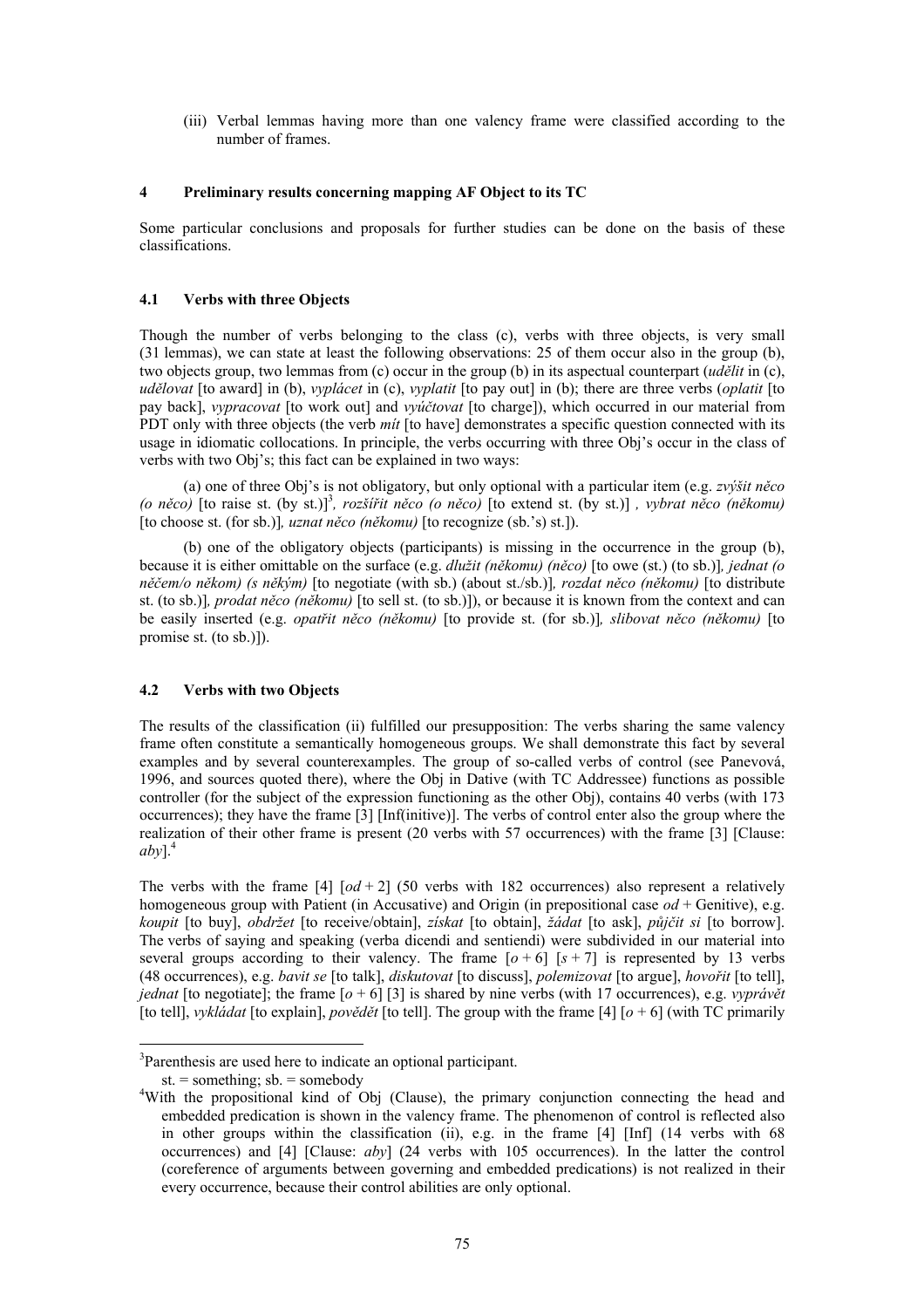Patient and Effect, respectively) consisting of 39 verbs (152 occurrences) is not fully homogeneous. There exist few verbs whose TC's are Patients for [*o* + 6] and Addressees for [4], e.g. *informovat* [to inform], *ujistit* [to assure], *školit* [to train]. The semantic group of verbs of saying is represented also by the frames [3] [Clause: *že*] (45 verbs in 140 occurrences) and [4] [Clause: *že*] (23 verbs, 83 occurrences; their TC's are Addressees (for [3] and [4], respectively), and Patients for the Clause.

We have found several other smaller groups which are semantically quite pure (e.g. 12 verbs with 38 occurrences of verbs with the frame [4] [*proti* + 3] and their TC counterparts Patient and Addressee, respectively, e. g. *hájit* [to protect], *zachránit* [to save], *uchránit* [to protect], *zabezpečit* [to secure], *varovat* [to warn], *preferovat* [to prefer] etc.). The frame [4] [3] has the highest frequency (1,892) occurrences with 448 different frames; the members of this frame have clear TC's (Patient and Addressee, resp.), e.g. *zaručit* [to guarantee], *zpřístupnit* [to make available], *adresovat* [to address], *určit* [to determine], *vracet* [to give back] etc.). However, we have found here the verb *podrobit* [to subject] with five occurrences, where two interpretations (two different  $TC's$ ) exist: *podrobit*<sub>1</sub>  $[4 =$  Patient]  $[3 =$  Addressee], see ex. (a), and podrobit,  $[4 =$  Addressee]  $[3 =$  Patient], see ex. (b):

- (a) *Císař podrobil českou šlechtu* [4] *Habsburkům* [3] [The emperor subjected the Czech nobility to the Habsburgs]
- (b) *Císař podrobil lid* [4] *násilí* [3] [The emperor subjected people to opression]

According to the classification (ii) some heterogeneous groups of verbs are present, too. The group with the frame [4] [7] (99 verbs, 223 occurrences) is an example of heterogeneity: at least two different pairs of TC's are assigned to them ([4 = Patient] [7 = Effect] with e.g. *doplnit* [to complete] or [4 = Addressee] [7 = Patient] with e.g. *oblažit* [to delight]. For this moment the tectogrammatical counterparts of the members of the "shallow" frame we work here with need manual treatment.

### **4.3 Verbal frame and lexical ambiguity**

Classifying the group (b) we have received as a result of the step (iii) verbal lemmas with several frames. The highest number of frames with a single lemma was eight (with verbs *chtít* [to want] and *vzít* [to take]). Nine lemmas have the number of frames between six and eight; with 15 lemmas the number of frames was equal to five. The degree of lexical ambiguity is manifested in this classification. The existence of different verbal frames with a single lemma exhibits ambiguity (polysemy) of the item. We can observe that semantically empty verbs are accompanied by several different valency frames (*dostat* [to get] – six frames, *nechat/nechávat* [to let/retain] – five frames, *říci/říkat* [to say] – seven frames, *získat* [to gain] – six frames).

### **5 Conclusion**

Though many of the results of the mentioned classifications were in general expected in advance because we were aware of some theoretical backgrounds for the theory of valency used here, we have obtained a great empirical support for our theoretical hypothesis, as well as for the building of the valency dictionary. We have here very good resources for the manual treatment as well as for the tool for semiautomatic procedure helping the annotators to determine valency members in TGTS. The result of the classification (ii) demonstrates how often the automatic step mapping the morphemic form of Objects to their TC's (names of participants) will be successful.

On the contrary, we are able to determine the combination of object forms, where the automatic mapping between these two layers (Analytical and Tectogrammatical) would not be correct and where either manual treatment or further studies (e.g. studies of subcategorization features) are needed. The results of classification (iii) is a very rich source for further studies on lexical ambiguity. The classified material allows to exclude the "idiomatic" valencies, where the class of nouns playing the role of object is limited (e.g. *dodat* [3] [*na* + 6] [to add], *brát* [4] [*v* + 4] [to take], *dodat někomu na odvaze/síle/duchu/jistotě* [to add to sb.'s courage/power/mood/certainty]*, brát něco v úvahu/potaz* [to take into consideration/into account])*.*

Undoubtedly, there are many other ways of utilization of the data than we were able to present here by several samples and we believe that it will prove helpful not only for us, but also for other users interested in Czech.